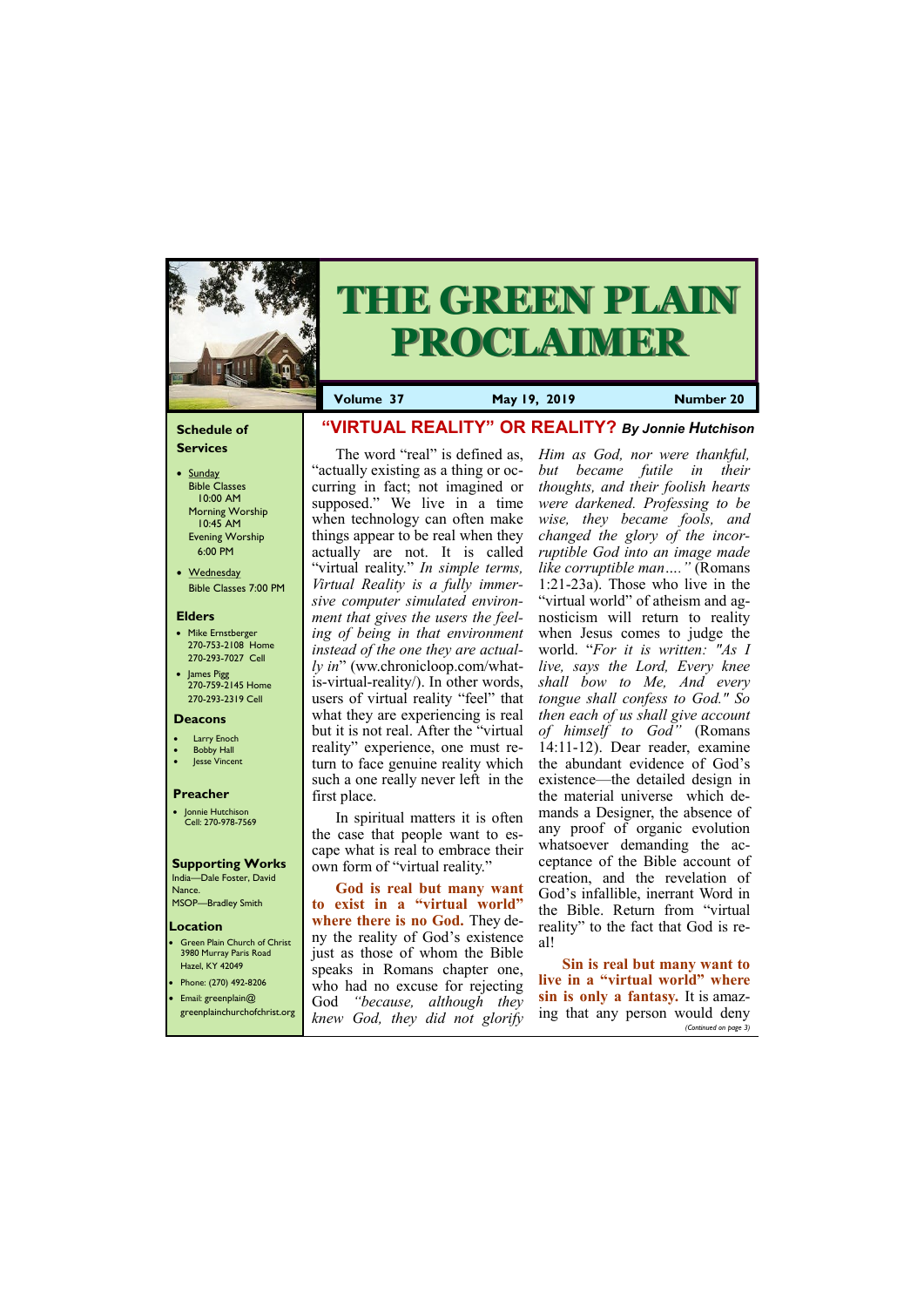# NEWS AND NOTES

- *REMEMBER IN PRAYER: Green Plain members*: Paul Brandon Lori Brandon , Peggy Jarvis, Rex and Margaret Enoch, Will Ed and Faye Travis , Mary Crutchfield, Vickie and Kaitlyn Canter, Joanne Barnes. Frank Towery, Maxine Pool, Nancy Meacham, Hayes and Marjorie Grady, Mary Lowrie, Jim Fielder, Larry Enoch and Jesse and Mary Vincent.
- **Family and Friends:** Betty Pond, Naomi Pigg, Byron White, Meredith Enoch, Kenneth Mizell, Walter Bryars, Ann Workman, Mike and Dollie Kiser, Will and Nancy Winchester, Dean Carroll, Maryanne Stubblefield, Annie Lyons, Kenzie Murdock, Jim Hutson, Amy Lyons, Janice Canter, Maryanne Pedigrew, Dale Foster, Thomas Cooker and Don and Sherry Blackwell .
- **The School of Biblical Studies** We have two more weeks of our Spring session the School of Biblical Studies remaining. Jack Philipps and Chris Kemp are doing an excellent job in presenting studies from Colossians and James. . If you are not attending we encourage you to do so.
- This year's **VBS** is scheduled for June 18-20 beginning at 6:30 pm each evening. The theme is "Marooned: Steady Faith on Shifting Sands." We will have both children and adult classes.
- **Pantry items for May** 5—Toothpaste; 12—Asparagus; 19—Peaches; 26—Vienna Sausages.
- Please remember our **snacks for the hospital program** and place your items in the baskets in the lobby.
- **PASS IT ON!** When you have finished reading this bulletin, why not pass it on to a loved one, friend or neighbor. Use this as a tool to spread the gospel. Or, pick up extra copies to hand or mail to others.
- **See our Facebook page** for announcements, updates and articles. Access to past editions of this bulletin are available on our website at http://greenplainchurchofchrist.org.
- **Mission Work:** Please continue to pray for the preachers this congregation is supporting in India and for Dale Foster, Ronnie Gootan, David Nance and Mike Kiser in their respective works.
- Watch **"A Bible Answer"** each Sunday morning at 8:00 am on WQWQ TV in Paducah, KY. This program is also available on their website at abibleanswertv.org and on GBN and YouTube**.**
- **May 2019 Anniversaries:** Charles & Betty Enoch—16th; **Birthdays:** Paul Brandon—14th; Peyton Smith—19th; Charles Enoch—24th; Ann Thompson—27th; Mary Vincent—29th. Please let us know if we have left anyone out.
- *"Profanity is the effort of a feeble mind to express itself forcefully." (James 3:10).*



**Page 2**

*BIBLE RESEARCH QUESTION*

**This Week: Where was the "Tower of Babel" located?**

**Last Week**: *What description is given of Og in Deuteronomy?* **Answer:** Og is described as the "king of Bahan" and a "giant" (last of the Re-

| phaaim) with a huge bedstead—13 $1/2$ ft by 6 ft |  |
|--------------------------------------------------|--|
| [Deut. $3:6-18$ ].                               |  |
|                                                  |  |

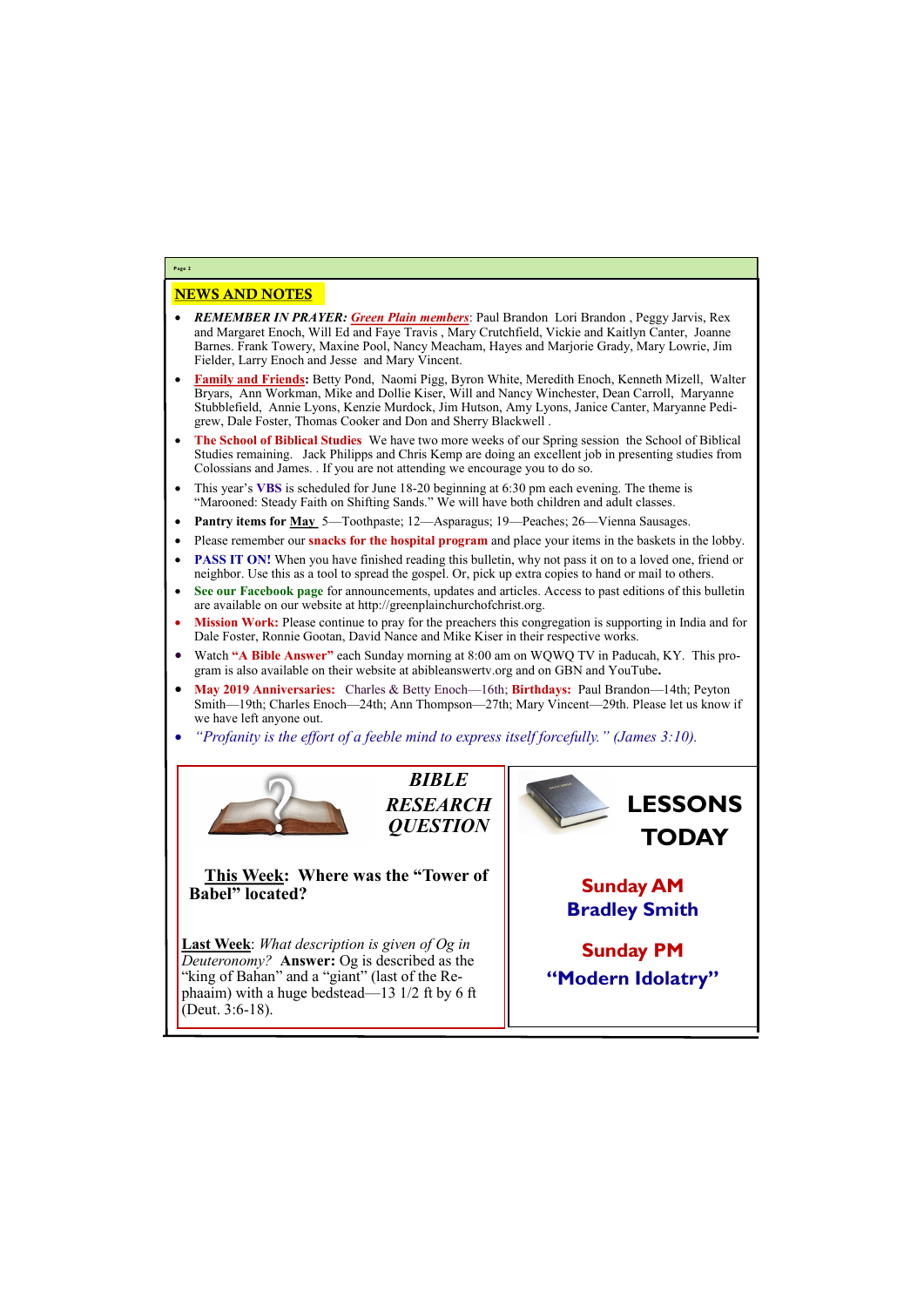**Page 3**

the reality of something so prevalent as sin. *"For all have sinned and come short of the glory of God"* (Romans 3:23). Is stealing a sin? Is rape a sin? Is homosexuality a sin? Is adultery a sin? Is murder a sin? What makes these things sinful? They each violate the spiritual law of God to which all everywhere are accountable (1 John 3:4). If God does not exist and the Bible is merely a product of men, then who is to say that any of these are really wrong.

Most of those who choose to live in the "virtual reality" of a world without sin do so out of selfishness, lust and because they enjoy the temporary pleasures such a lifestyle produces. They evidently believe they will escape accountability for their actions. However, their "virtual reality" world will not save them from the reality of God's judgment. *"For God will bring every work into judgment, Including every secret thing, Whether good or evil*<sup>"</sup> (Ecclesiastes 12:14). Regardless of those who want to live in their own "virtual reality", sin is real!

**God has a real plan for man's salvation, but many want to replace it with their own "virtual reality."** God's **real** plan of salvation is revealed in the Bible. It requires hearing (Romans 10:17); faith in Jesus as the Son of God (John 8:24); repentance of sin (Acts 17:30);immersion in water to spiritually reach the cleansing blood of Jesus in order to receive the forgiveness of sin (Acts 2:38; 22:16; Romans 6:3-5); and serving God faithfully, having been added by the Lord to the church of Christ (Acts 2:41, 47; Philippians 2:12-13). However, some reject this reality and replace it with the "virtual reality" of salvation by faith alone; praying the sinners prayer; rejecting the Deity of Jesus Christ; rejecting the necessity of baptism for salvation; believing one may be saved in a denominational church; believing that once one is saved, he can do nothing to be lost; and that one church is as good as another. Friends, none of these are reality. None are in harmony with the truth God has revealed in His word. Those who believe them are merely accepting a "virtual reality" and not the real thing.

God **IS** real—Sin **IS** real—God's plan of salvation I**S** real. Please don't accept a "virtual reality" when you can grasp and hold on to what is so very real and will save your eternal soul.



#### *(Continued from page 1)*

Jackson is our lone graduate from High School this year. We are thankful for his participation in leading in worship at Green Plain and wish

him the very best in his future endeavors. Below are some of Jackson's accomplishments and honors during his High School years.

where he studied Drama and all aspects of theater.

In 2017, Jackson was able to attend the Presidential Inauguration Leadership Summit (accepted before the election) as a result of being an alum of the National Youth Leadership Conference three years prior. Last year, he was accepted and attend-with them last semester. His Eagle Scout project ed the three week program for the Governor's consists of remodeling the lumber room to ensure School for the Arts at Centre College in Danville Bands, and is an Academic Archer on the High School Archery team. He has worked with the Playhouse in the Park Community Theater since he was six years old and had the privilege of mentoring *(Continued on page 4)*

Jackson is about a month away from earning his Eagle Scout rank in Boy Scouts and was recently accepted into the Order of the Arrow Boy Scout honor society. This summer, he will attend the Northern Tier High Adventure Base in Ely, Minnesota where he will canoe for six days learning aspects of survival and leadership.

He has been in the Marching, Concert, and Jazz

**CONGRAULATIONS JACKSON**